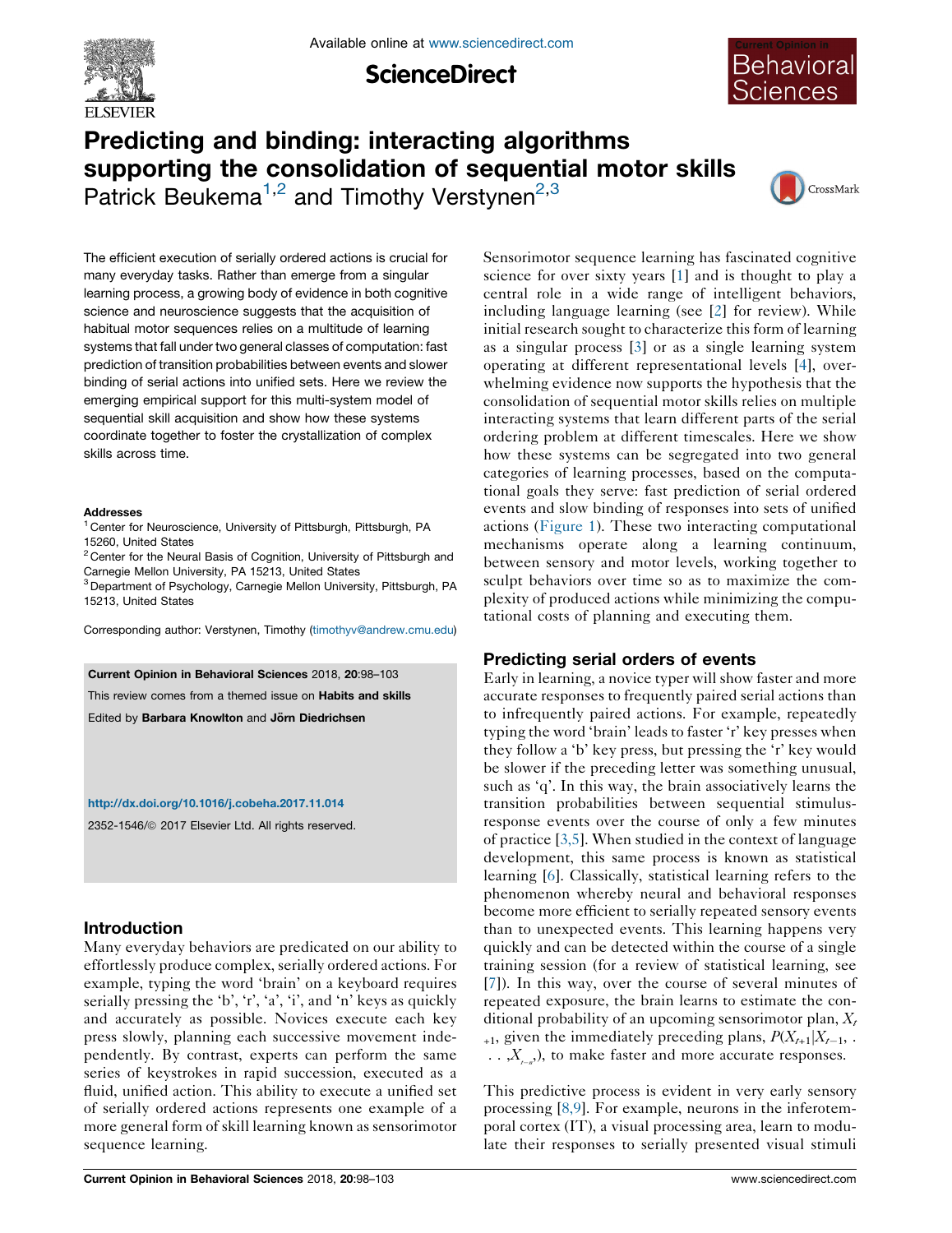<span id="page-1-0"></span>

Continuum of sensorimotor sequence learning. Schematic of the temporal and representational spaces occupied by processes that learn to predict transition probabilities between serially ordered events (magenta) and processes that learn to bind actions together into unified sets (blue). Insets indicate summary features of each learning process that are described in detail in text. Abbreviations: MTL, medial temporal lobe; BG, basal ganglia.

depending on the transition probability between cues [\[10](#page-4-0)]. Yet IT neurons do not simply track the co-occurrence of stimuli, but also appear to track the conditional probabilities of events, as their activity is attenuated when the conditional probabilities are modified [[11](#page-4-0)<sup>°</sup>]. Of course, learning transition probabilities may not be restricted to predicting sensory cues. For example, in a classic study, Mushiake and colleagues showed that cells in the macaque dorsal premotor cortex (PMd) were tuned to the transition probability between sequentially cued movements [[12\]](#page-4-0), suggesting that motor systems also track the transitions between serial actions. Although given the extensive training required to get the animals to learn the task, this may reflect a probabilistic variant of chunking, rather than true statistical learning (see next section).

Mechanistically, recent evidence suggests that this fast detection of serial ordering may rely, at least in part, on the medial temporal lobe, particularly the hippocampus [\[13–19](#page-4-0)]. A sub-population of hippocampal cells shows tuning for the temporal associations between sequences of events [\[20–22](#page-4-0)], suggesting that the hippocampus may track serial probabilities and bias cortical sensory and motor processing via top-down signals. This hypothesis is bolstered by several other lines of evidence. For example, the consolidation of complex response sequences is improved following a normal sleep cycle [[16,23–25](#page-4-0)], a

classic signature of hippocampal-dependent learning. Coactivation of hippocampal and striatal networks is observed during sequence learning [\[26,27\]](#page-5-0), particularly when learning the temporal structure of sequential events [[28](#page-5-0)]. Finally, patients with damage to the hippocampus show impairments in single-session sensorimotor sequence learning [[29,30](#page-5-0)], particularly during the initial acquisition phases of learning when declarative mechanisms are crucial for picking up transition probabilities between stimuli [\[31](#page-5-0)].

Taken together, the emerging evidence suggests that fast associative mechanisms learn first-order transition probabilities between both sensory cues and actions early in learning (see also [32<sup>°</sup>]). This ability to [reliably](#page-5-0) predict upcoming events speeds up the ability to resolve a stimulus-response mapping and thus results in faster responses, likely through adjusting the threshold for evidence needed to initiate a response (for review see [[33](#page-5-0)]).

## Binding sets of actions

Relying solely on learning first order transition probabilities limits the capacity of producing complex sequential actions. This is because the number of events,  $n$ , that can be included in the estimate of the conditional probability,  $P(X_{t+1}|X_t, \ldots, X_{t-n})$ , is constrained by working memory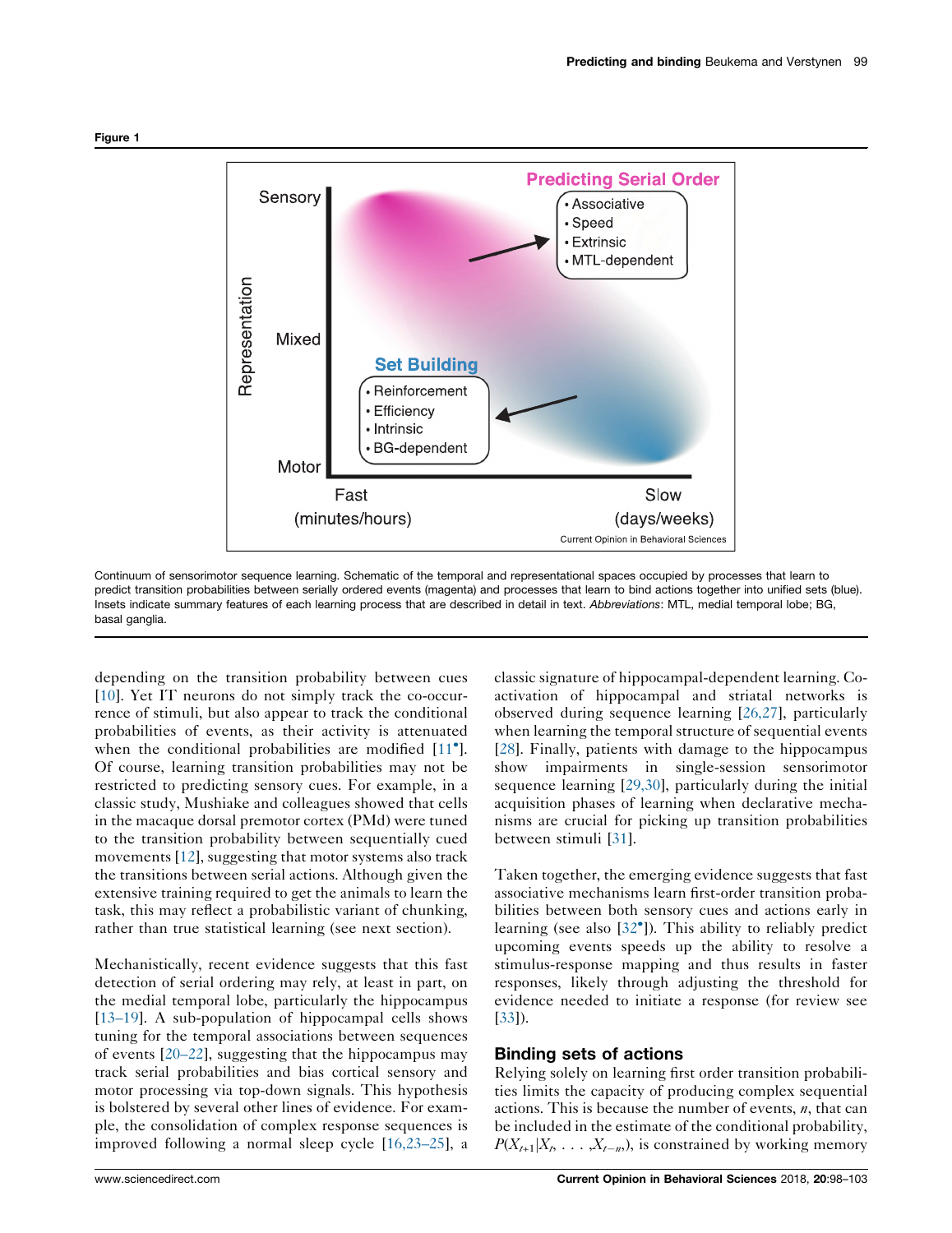



Dual algorithm model of sequence learning. (a) Learning transitional probabilities. Typing the word 'brain' on a keyboard is a temporally organized series of responses. Each letter key (e.g., 'b') is a stimulus, U, that corresponds to a particular internal sensorimotor plan represented as a latent state (X), that initiates a response, Y, at time t. With training, learning transition probabilities between events increases the efficiency of sensorimotor processing for subsequent events, leading to increased speed and more accurate selections when the expected event occurs. (b) Building action sets. Over time, once the transition probabilities between serially ordered items (e.g., 'b', 'r', 'a', 'i', 'n' in 'brain') becomes deterministic, it is computationally efficient to group sensorimotor decisions into unified sets, for example, a 'chunk', where the entire set is represented as a single, generative sensorimotor decision, W, and sequences of bound sets of actions can then be the target of learning, that is,  $P(W_2|W_1)$ .

capacity [[34\]](#page-5-0). One way to overcome this memory limitation is to learn the hierarchical organization of movements and bind sequences of actions into sets or 'chunks' [\[35](#page-5-0)]. Returning to the typing example, after extensive practice the plan to execute the set of key presses 'b', 'r', 'a', 'i', and 'n', can be represented internally as a single action

decision 'b-r-a-i-n', where actions are coarticulated together in a unified manner (Figure 2b). While each action within the bound set carries its own execution noise, the action initiation decision shifts from waiting for individual sensory cues to automatically triggering one item after another without reliance on sensory cues. Using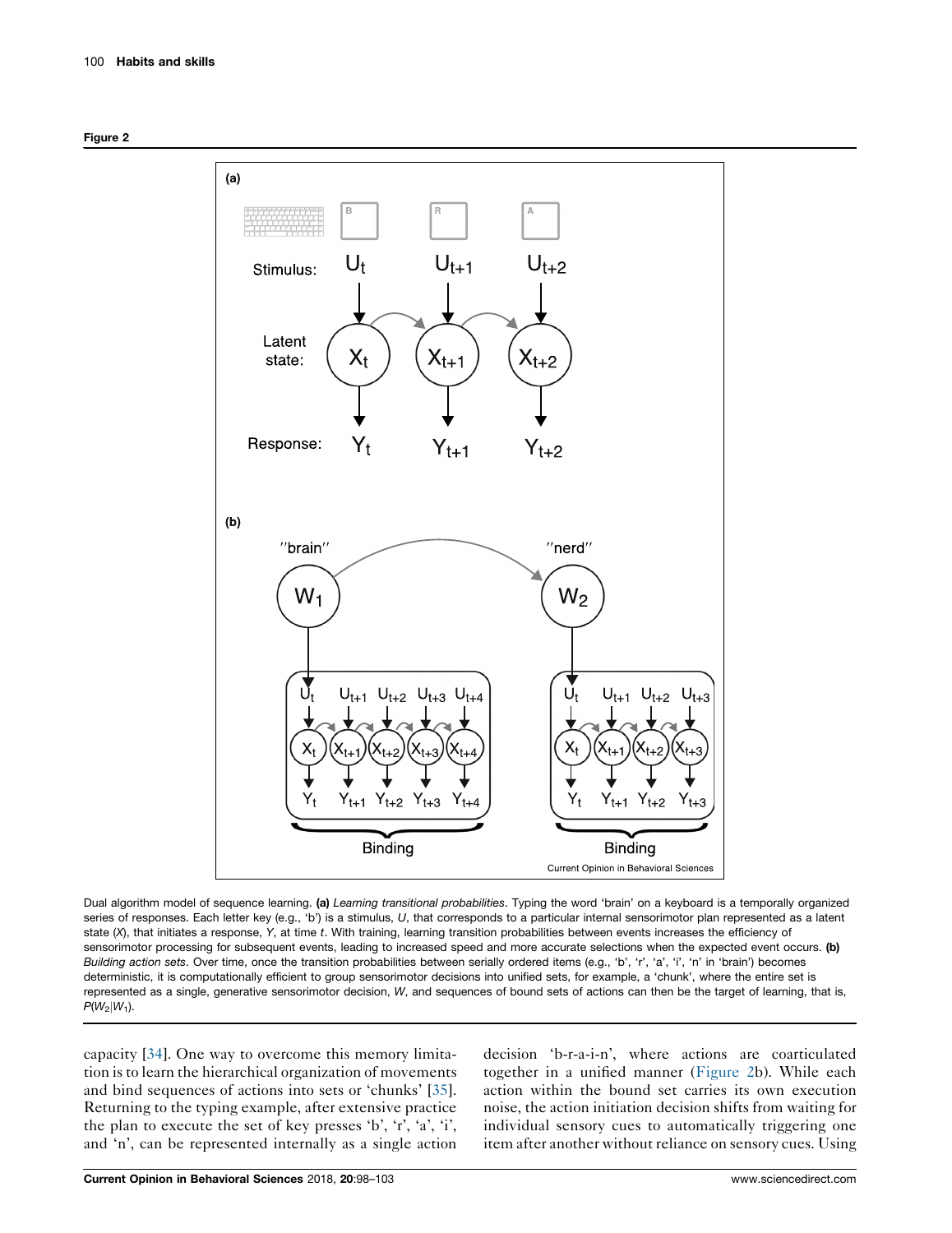an optimal control theory framework, Ramkumar et al. demonstrated that as animals become more experienced at a sequential skill, efficiency increases as the number of chunks decreases, reflecting more bound elements in each chunk, while simultaneously minimizing the overall computational cost during learning [[36](#page-5-0) ]. Therefore, binding actions into sets or chunks may represent a critical step in finding the optimal solution to the problem of complex sequential movements, where action sets can themselves be formed at multiple levels of movement hierarchy (e.g., goals, plans, execution).

The orgnanization of serially ordered behaviors into unified sets is often controlled experimentally by making the transition probabilities between cued actions completely deterministic. This can be done by explicitly presenting the sequential order before production [\[37](#page-5-0)] or through extensive practice on short action sequences [\[38](#page-5-0)]. Behaviorally both approaches lead to slower responses to the first item in the set than to subsequent items in the series [[38–43\]](#page-5-0). This slowing could be due to the fact that the first item in the set has no preceding event with which to estimate the transition probability or the result of the increased time associated with loading the motor buffer [\[38](#page-5-0)]. While this first item slowing has classically been used as a behavioral signature for sensorimotor 'chunking', it is not sensitive to detecting whether the responses within the set are bound together under a shared motor decision, nor does it easily allow for looking at the natural evolution of sensorimotor sets during learning.

More recent research has focused on the concept of binding by looking at correlations between temporally adjacent movements within a common set. Several studies in both human and non-human primates show that it takes days of practice or longer to detect the emergence of binding between serial actions under a shared motor command [\[36,44,45](#page-5-0)]. For example, Verstynen and colleagues found a dissociation between simple decreases in response time during sequence production, observed during a single session of training, versus correlations in response times between serially ordered actions, that did not emerge until after several days of training [\[45](#page-5-0)]. This correlation between temporally adjacent actions is consistent with the binding hypothesis in that it is what would be expected if multiple movements were initiated under a common generative motor command.

The ability to detect binding in sequential responses, as opposed to demarcation of chunk boundaries with the first item slowing, opens the door for asking questions about where in the sensorimotor hierarchy this binding occurs over the course of learning. Recently, Lynch and colleagues adopted a novel remapping paradigm that dissociates learning ordered sets of visual cues, across days of training, from learning ordered sets of finger

movements [46 ]. Relying on the same [correlation](#page-5-0) measure as Verstynen et al. (2012), we found that action binding was stronger when sequences were learned in the sensory domain than when they were learned motorically. Importantly, the level of explicit awareness of the sequence, and thus reliance on declarative processes, was not affected by whether a visual or motor sequence was learned. Of course this does not necessarily exclude the possibility that binding occurs in motor representations [[47](#page-5-0)]. Multivariate pattern analysis approaches have recently opened the door to exploring the nature of action representations with neuroimaging toolslike fMRI. Using this approach, Weistler and Diedrichsen showed that cued sequence sets, akin to explicitly cued chunks, can be reliably decoded from population-level activity in higher order motor cortical areas, such as the supplementary motor area (SMA) [\[48](#page-5-0)]. Later work by the same group showed that, while the patterns of activity for individual fingers are organized in the primary motor cortex (M1) according to the natural statistics of everyday hand use [49 ], the [population](#page-5-0) level activity of M1 itself does not appear to distinguish well-learned sets of actions [[50\]](#page-5-0). Instead, the patterns of task-related activity in upstream premotor regions, such as the dorsal premotor cortex, more reliably distinguished between learned sets of actions  $[50]$  $[50]$  (see also  $[51]$  $[51]$ ).

Mechanistically the implementation of this binding process appears to rely, in part, on basal ganglia (BG) pathways (but see [\[52](#page-5-0)]). For example, patients with Parkinson's Disease (PD) have deficits in chunking ability when they are in low dopamine states [\[53](#page-5-0)]. At the neural level, cells in the striatum, the main input nucleus to the BG, become tuned to bracketing segments of sequential actions over time, particularly as action sequences become habitual [\[54,55\]](#page-5-0). Based on the variety of action sequence-linked cell types in the striatum, Jin and colleagues [56 ] [proposed](#page-5-0) that during learning, the striatum facilitates concatenating, or binding actions together. As this binding process unfolds and action sets become established, a subset of cells in the striatum, likely in more executive regions, become sensitive to the initiation of the bound set of actions [56 [,57–59\]](#page-5-0). Since the BG are thought to gate motor responses, this onset sensitivity of striatal cells is consistent with the notion that the entire sequence set becomes a unique action decision that gets triggered by BG pathways.

# Conclusion

The emerging behavioral and neuroscientific evidence points to a continuum of interacting algorithms that contribute to the long-term consolidation of sequential skills. Fast associative processes estimate the transition probabilities between serially ordered events so as to improve the speed and efficiency of stimulus-response gating. These associative mechanisms appear to primarily target the processing of sensory signals, but may also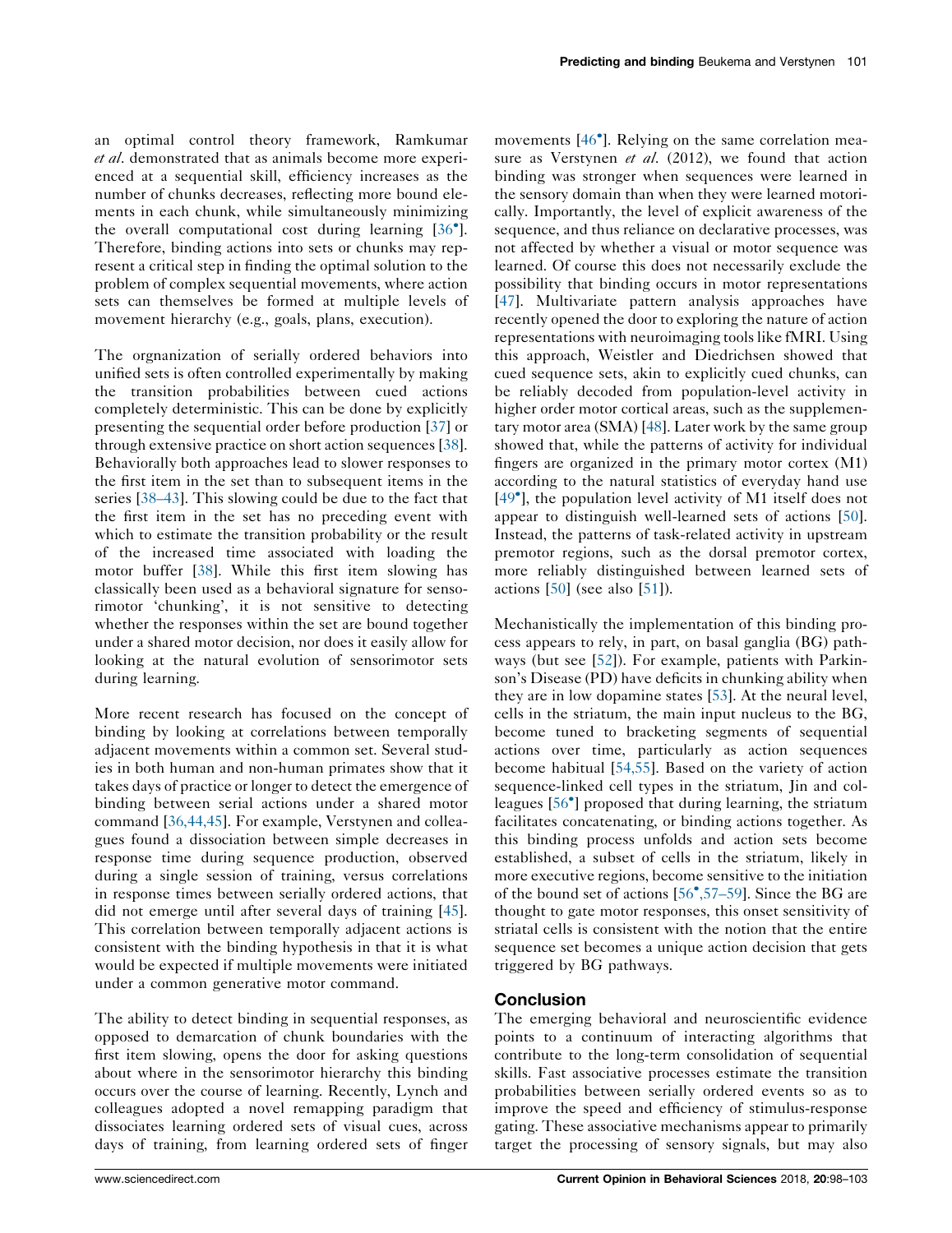<span id="page-4-0"></span>impact downstream motor processes. As the transition probabilities between actions become deterministic, computational complexity is reduced by having reinforcement learning processes unify sets of actions and initiate the bound set as a single decision. Thus the initiation of subsequent actions no longer depends on sensory cues, but on the state of the preceding actions in the set. Signatures of this binding mechanism are associated with motor planning, but can be moderated by upstream sensory processing as well (e.g., [46 ]). [Rather](#page-5-0) than reflect serial stages of processing, these associative and binding mechanisms appear to interact during the consolidation process to support balancing goals of making fast and accurate responses while also reducing computational complexity through the establishment of hierarchical structure in motor representations.

The distributed and interacting nature of the associative and binding algorithms makes distinguishing them experimentally challenging; however, the current evidence does provide some clues. For example, binding should only occur when transition probabilities between stimulus-response events are deterministic. Prolonged training on sequences where some of the transitions between items are probabilistic [[60\]](#page-5-0), while others are deterministic, should result in no correlations in response times for the non-deterministic transitions. In addition, while binding processes are disrupted in patients with Parkinson's disease [\[53](#page-5-0)], we would expect these patients to still have an intact ability to learn transition probabilities. By contrast, patients with damage to the hippocampus should show a combined disruption in both predicting transition probabilities and response binding. These predictions present a roadmap for future research.

## Conflict of interest statement

Nothing declared.

## Acknowledgements

The authors would like to thank Kevin Mastro, Kyle Dunovan, and Andrea Weinstein for comments on an early version of this manuscript. This work was funded in part by National Science Foundation CAREER Award #1351748.

### References and recommended reading

Papers of particular interest, published within the period of review, have been highlighted as:

- of special interest
- 1. Lashley KS: The problem of serial order in [behavior](http://refhub.elsevier.com/S2352-1546(17)30137-7/sbref0305). In Cerebral [Mechanisms](http://refhub.elsevier.com/S2352-1546(17)30137-7/sbref0305) in Behavior. Edited by Jeffress LA. Harvard University; [1951:112-136](http://refhub.elsevier.com/S2352-1546(17)30137-7/sbref0305).
- 2. Dehaene S, Meyniel F, [Wacongne](http://refhub.elsevier.com/S2352-1546(17)30137-7/sbref0310) C, Wang L, Pallier C: The neural [representation](http://refhub.elsevier.com/S2352-1546(17)30137-7/sbref0310) of sequences: from transition probabilities to [algebraic](http://refhub.elsevier.com/S2352-1546(17)30137-7/sbref0310) patterns and linguistic trees. Neuron 2015, 88:2-19.
- 3. Nissen MJ, Bullemer P: Attentional [requirements](http://refhub.elsevier.com/S2352-1546(17)30137-7/sbref0315) of learning: evidence from [performance](http://refhub.elsevier.com/S2352-1546(17)30137-7/sbref0315) measures. Cogn Psychol 1987, 19[:1-32.](http://refhub.elsevier.com/S2352-1546(17)30137-7/sbref0315)
- 4. Hikosaka O, [Nakamura](http://refhub.elsevier.com/S2352-1546(17)30137-7/sbref0320) K, Sakai K, Nakahara H: Central [mechanisms](http://refhub.elsevier.com/S2352-1546(17)30137-7/sbref0320) of motor skill learning. Curr Opin Neurobiol 2002, 12[:217-222.](http://refhub.elsevier.com/S2352-1546(17)30137-7/sbref0320)
- 5. Curran T, Keele SW: Attentional and [nonattentional](http://refhub.elsevier.com/S2352-1546(17)30137-7/sbref0325) forms of [sequence](http://refhub.elsevier.com/S2352-1546(17)30137-7/sbref0325) learning. J Exp Psychol Learn Mem Cogn 1993, 19[:189-202.](http://refhub.elsevier.com/S2352-1546(17)30137-7/sbref0325)
- 6. Saffran JR, Aslin RN, Newport EL: [Statistical](http://refhub.elsevier.com/S2352-1546(17)30137-7/sbref0330) learning by [8-month-old](http://refhub.elsevier.com/S2352-1546(17)30137-7/sbref0330) infants. Science 1996, 274:926-928.
- 7. Perruchet P, Pacton S: Implicit learning and [statistical](http://refhub.elsevier.com/S2352-1546(17)30137-7/sbref0335) learning: one [phenomenon,](http://refhub.elsevier.com/S2352-1546(17)30137-7/sbref0335) two approaches. Trends Cogn Sci 2006, 10[:233-238.](http://refhub.elsevier.com/S2352-1546(17)30137-7/sbref0335)
- 8. Karuza EA, [Newport](http://refhub.elsevier.com/S2352-1546(17)30137-7/sbref0340) EL, Aslin RN, Starling SJ, Tivarus ME, Bavelier D: The neural [correlates](http://refhub.elsevier.com/S2352-1546(17)30137-7/sbref0340) of statistical learning in a word [segmentation](http://refhub.elsevier.com/S2352-1546(17)30137-7/sbref0340) task: an fMRI study. Brain Lang 2013, 127[:46-54.](http://refhub.elsevier.com/S2352-1546(17)30137-7/sbref0340)
- 9. Meyer T, [Ramachandran](http://refhub.elsevier.com/S2352-1546(17)30137-7/sbref0345) S, Olson CR: Statistical learning of serial visual transitions by neurons in monkey [inferotemporal](http://refhub.elsevier.com/S2352-1546(17)30137-7/sbref0345) cortex. J Neurosci 2014, 34[:9332-9337.](http://refhub.elsevier.com/S2352-1546(17)30137-7/sbref0345)
- 10. Meyer T, Olson CR: Statistical learning of visual [transitions](http://refhub.elsevier.com/S2352-1546(17)30137-7/sbref0350) in monkey [inferotemporal](http://refhub.elsevier.com/S2352-1546(17)30137-7/sbref0350) cortex. Proc Natl Acad Sci U S A 2011, 108[:19401-19406.](http://refhub.elsevier.com/S2352-1546(17)30137-7/sbref0350)
- 11. [Ramachandran](http://refhub.elsevier.com/S2352-1546(17)30137-7/sbref0055) S, Meyer T, Olson CR: Prediction suppression in  $\bullet$ monkey [inferotemporal](http://refhub.elsevier.com/S2352-1546(17)30137-7/sbref0055) cortex depends on the conditional probability between images. J Neurophysiol [2015:355-362.](http://refhub.elsevier.com/S2352-1546(17)30137-7/sbref0055)

The authors find that prediction suppression of cells in visual cortex during statistical learning is driven more by conditional probabilities of visual stimuli than their joint probability.

- 12. Mushiake H, Inase M, Tanji J: [Neuronal](http://refhub.elsevier.com/S2352-1546(17)30137-7/sbref0355) activity in the primate premotor, [supplementary,](http://refhub.elsevier.com/S2352-1546(17)30137-7/sbref0355) and precentral motor cortex during visually guided and internally [determined](http://refhub.elsevier.com/S2352-1546(17)30137-7/sbref0355) sequential movements. J [Neurophysiol](http://refhub.elsevier.com/S2352-1546(17)30137-7/sbref0355) 1991, 66:705-718.
- 13. [Turk-Browne](http://refhub.elsevier.com/S2352-1546(17)30137-7/sbref0360) NB, Scholl BJ, Johnson MK, Chun MM: Implicit perceptual [anticipation](http://refhub.elsevier.com/S2352-1546(17)30137-7/sbref0360) triggered by statistical learning. J Neurosci 2010, 30[:11177-11187.](http://refhub.elsevier.com/S2352-1546(17)30137-7/sbref0360)
- 14. [Turk-browne](http://refhub.elsevier.com/S2352-1546(17)30137-7/sbref0365) NB, Scholl BJ, Chun MM, Johnson MK: Neural evidence of [statistical](http://refhub.elsevier.com/S2352-1546(17)30137-7/sbref0365) learning: efficient detection of visual [regularities](http://refhub.elsevier.com/S2352-1546(17)30137-7/sbref0365) without awareness. J Cogn Neurosci 2009, 21[:1934-1945.](http://refhub.elsevier.com/S2352-1546(17)30137-7/sbref0365)
- 15. [Breitenstein](http://refhub.elsevier.com/S2352-1546(17)30137-7/sbref0370) C, Jansen A, Deppe M, Foerster A-F, Sommer J, Wolbers T et al.: [Hippocampus](http://refhub.elsevier.com/S2352-1546(17)30137-7/sbref0370) activity differentiates good from poor learners of a novel lexicon. [Neuroimage](http://refhub.elsevier.com/S2352-1546(17)30137-7/sbref0370) 2005, 25:958-968.
- 16. Appleman ER, Albouy G, Doyon J, [Cronin-Golomb](http://refhub.elsevier.com/S2352-1546(17)30137-7/sbref0375) A, King BR: Sleep quality influences [subsequent](http://refhub.elsevier.com/S2352-1546(17)30137-7/sbref0375) motor skill acquisition. Behav Neurosci 2016, 130[:290-297.](http://refhub.elsevier.com/S2352-1546(17)30137-7/sbref0375)
- 17. Schapiro AC, Kustner LV, [Turk-Browne](http://refhub.elsevier.com/S2352-1546(17)30137-7/sbref0380) NB: Shaping of object [representations](http://refhub.elsevier.com/S2352-1546(17)30137-7/sbref0380) in the human medial temporal lobe based on temporal regularities. Curr Biol 2012, 22[:1622-1627.](http://refhub.elsevier.com/S2352-1546(17)30137-7/sbref0380)
- 18. Schapiro AC, Gregory E, Landau B, [McCloskey](http://refhub.elsevier.com/S2352-1546(17)30137-7/sbref0385) M, Turk-Browne NB: The [necessity](http://refhub.elsevier.com/S2352-1546(17)30137-7/sbref0385) of the medial temporal lobe for statistical learning. J Cogn Neurosci 2014, 26[:1736-1747.](http://refhub.elsevier.com/S2352-1546(17)30137-7/sbref0385)
- 19. Higuchi S, Miyashita Y: Formation of [mnemonic](http://refhub.elsevier.com/S2352-1546(17)30137-7/sbref0390) neuronal responses to visual paired associates in [inferotemporal](http://refhub.elsevier.com/S2352-1546(17)30137-7/sbref0390) cortex is impaired by perirhinal and [entorhinal](http://refhub.elsevier.com/S2352-1546(17)30137-7/sbref0390) lesions. Proc Natl Acad Sci U S A 1996, 93[:739-743.](http://refhub.elsevier.com/S2352-1546(17)30137-7/sbref0390)
- 20. Fortin NJ, Agster KL, [Eichenbaum](http://refhub.elsevier.com/S2352-1546(17)30137-7/sbref0395) HB: Critical role of the [hippocampus](http://refhub.elsevier.com/S2352-1546(17)30137-7/sbref0395) in memory for sequences of events. Nat Neurosci 2002, 5[:458-462.](http://refhub.elsevier.com/S2352-1546(17)30137-7/sbref0395)
- 21. Agster KL, Fortin NJ, Eichenbaum H: The [hippocampus](http://refhub.elsevier.com/S2352-1546(17)30137-7/sbref0400) and [disambiguation](http://refhub.elsevier.com/S2352-1546(17)30137-7/sbref0400) of overlapping sequences. J Neurosci 2002, 22[:5760-5768.](http://refhub.elsevier.com/S2352-1546(17)30137-7/sbref0400)
- 22. MacDonald CJ, Lepage KQ, Eden UT, [Eichenbaum](http://refhub.elsevier.com/S2352-1546(17)30137-7/sbref0405) H: [Hippocampal](http://refhub.elsevier.com/S2352-1546(17)30137-7/sbref0405) 'time cells' bridge the gap in memory for [discontiguous](http://refhub.elsevier.com/S2352-1546(17)30137-7/sbref0405) events. Neuron 2011, 71:737-749.
- 23. Wilson JK, Baran B, [Pace-Schott](http://refhub.elsevier.com/S2352-1546(17)30137-7/sbref0410) EF, Ivry RB, Spencer RMC: Sleep [modulates](http://refhub.elsevier.com/S2352-1546(17)30137-7/sbref0410) word-pair learning but not motor [sequence](http://refhub.elsevier.com/S2352-1546(17)30137-7/sbref0410) learning in healthy older adults. Neurobiol Aging 2012, 33[:991-1000.](http://refhub.elsevier.com/S2352-1546(17)30137-7/sbref0410)